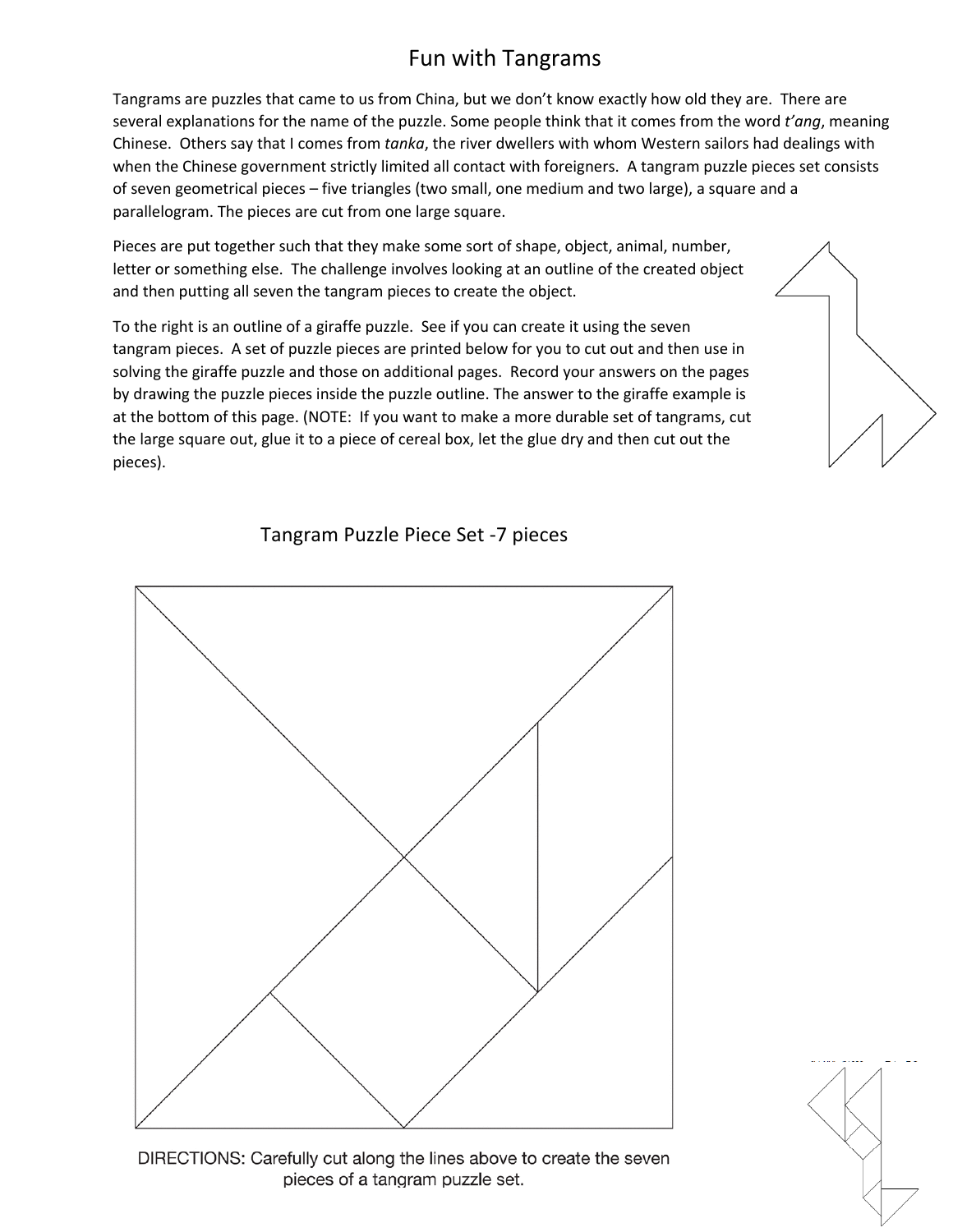Tangram Puzzle Set 1

## Recording Sheet **Date** Date **Date Date Date Date Date Date Date Date Date Date Date Date Date Date Date Date Date Date Date Date Date Date D**

Use your tangram pieces to build the figures below. Then draw tangram pieces onto the figures below so that someone could look at your drawing and easily build the figures.